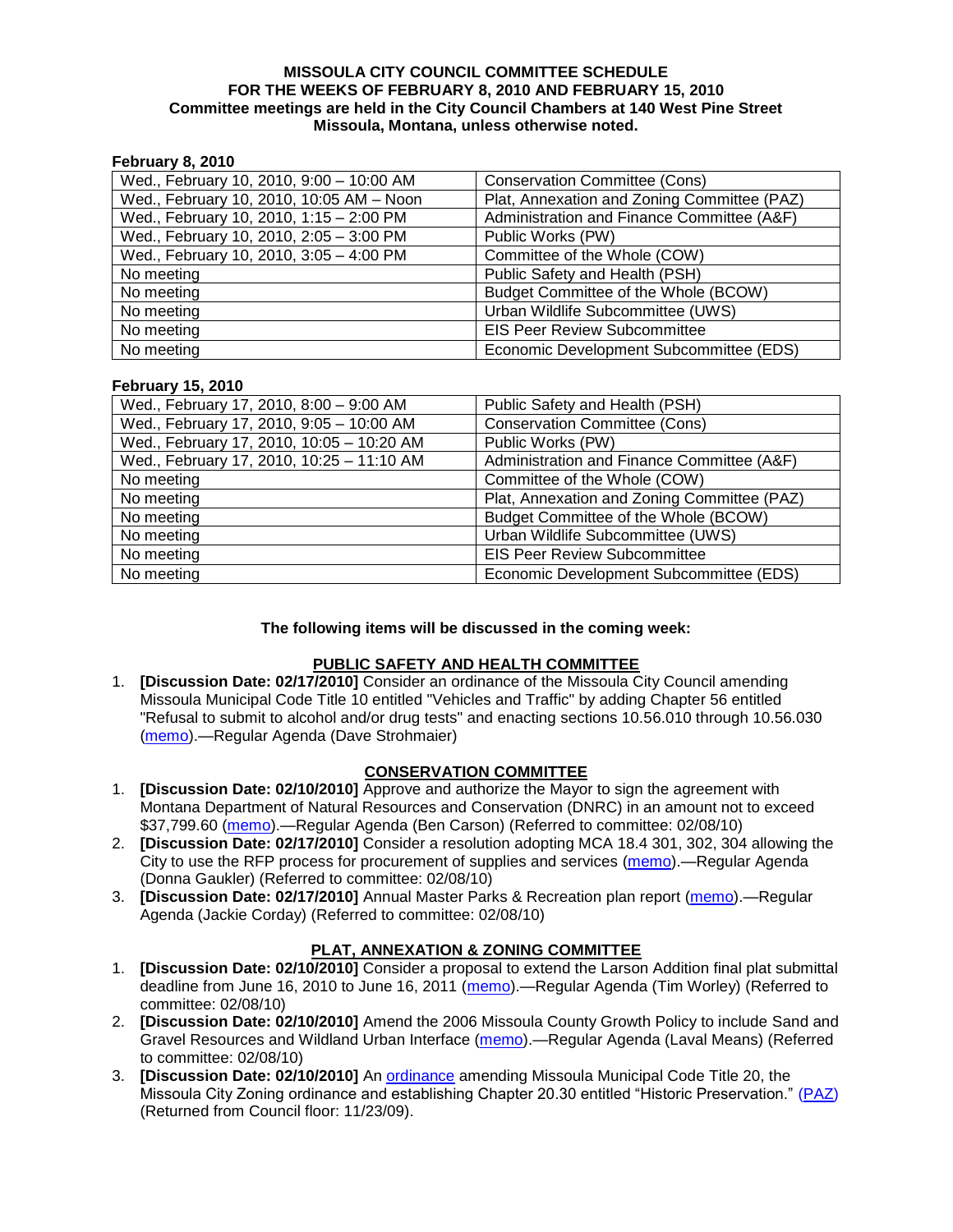## **ADMINISTRATION AND FINANCE COMMITTEE**

- 1. **[Discussion Date: 02/10/2010]** Authorize the Mayor to sign the collective bargaining agreement between the Montana Public Employees' Association working at the Parking Commission and the City of Missoula [\(memo\)](http://www.ci.missoula.mt.us/DocumentView.aspx?DID=3101).—Regular Agenda (Gail Verlanic)
- 2. **[Discussion Date: 02/10/2010]** Review Administration and Finance and Economic Development subcommittee referrals. [\(memo\)](http://www.ci.missoula.mt.us/DocumentView.aspx?DID=2933) -Regular Agenda (Marty Rehbein) (Referred to committee: 01/11/10)
- 3. **[Discussion Date: 02/10/2010 02/17/2010]** Quarterly report by North Missoula Economic Development Corporation (NMEDC) [\(memo\)](http://www.ci.missoula.mt.us/DocumentView.aspx?DID=2869).—Regular Agenda (Lyn Hellegaard) (Referred to committee: 12/21/09)

# **PUBLIC WORKS COMMITTEE**

- 1. **[Discussion Date: 02/10/2010]** Approve the agreement between the City of Missoula and Lloyd A. Twite Family Partnership related to sanitary sewer extension and upsizing for the South Missoula Area [\(memo\)](http://www.ci.missoula.mt.us/DocumentView.aspx?DID=2531).—Regular Agenda (Monte Sipe) (Referred to committee: 11/09/09)
- 2. **[Discussion Date: 02/10/2010]** A [regular](http://www.ci.missoula.mt.us/DocumentView.aspx?DID=2700) ordinance amending Missoula Municipal Code Title 12, and enacting a new chapter, entitled "Parking." [\(memo\)](http://www.ci.missoula.mt.us/DocumentView.aspx?DID=2366) [\(PW\)](http://www.ci.missoula.mt.us/Archive.aspx?ADID=1413) (Returned from Council floor: 11/23/09)
- 4. **[Discussion Date: 02/17/2010]** Award the bid for Project 05-033, Miller Creek Road Improvements [\(memo\)](http://www.ci.missoula.mt.us/DocumentView.aspx?DID=3121).—Regular Agenda (Monte Sipe) (Referred to committee: 02/08/10)

# **COMMITTEE OF THE WHOLE**

- 1. **[Discussion Date: 02/10/2010 and 02/17/2010]** Develop short and mid-term goals [\(memo\)](ftp://ftp.ci.missoula.mt.us/Packets/Council/2007/2007-04-23/Referrals/Council_Goals.pdf).— Regular Agenda (Bob Jaffe) (Referred to committee: 4/23/2007)
- 2. **[Discussion Date: 02/10/2010 and 02/17/2010]** Review Committee of the Whole and Budget Committee of the Whole referrals. [\(memo\)](http://www.ci.missoula.mt.us/DocumentView.aspx?DID=2933) – Regular Agenda (Marty Rehbein) (Referred to committee: 01/11/10)

## 

**The following items have been referred to City Council committees, but the committees will not discuss them in the coming week:**

# **PUBLIC SAFETY AND HEALTH COMMITTEE**

- 1. Police Department Update Ongoing in Committee. (Mark Muir)
- 2. Fire Department Update Ongoing in Committee (Mike Painter)
- 3. Health Department Update Ongoing in Committee. (Ellen Leahy)
- 4. An [ordinance](ftp://ftp.ci.missoula.mt.us/Packets/Council/2007/2007-02-05/07-01-31 Helmet and bikes psh.htm) amending Chapter 10.42 of the Missoula Municipal Code entitled "Bicycles" that would require minors to wear headgear while bicycling on streets, roadways, sidewalks, alleys and trails; and holding responsible the parent or guardian of a minor found to be in violation of this ordinance. [\(Alternative Ordinance\)](ftp://ftp.ci.missoula.mt.us/Packets/Council/2007/2007-02-26/07-02-19_Alternative_Helmet_and_bikes.htm) [\(PS&H\)](ftp://ftp.ci.missoula.mt.us/Packets/Council/2007/2007-02-05/070131psh.pdf) (Returned from Council floor: 2/26/07)
- 5. Update on the Police facility project. [\(memo\)](ftp://ftp.ci.missoula.mt.us/Packets/Council/2008/2008-05-12/Referrals/Buildingpresentationreferral.htm) Regular Agenda (Mark Muir)(Referred to committee: 05/12/08)
- 6. An [ordinance](ftp://ftp.ci.missoula.mt.us/Packets/Council/2008/2008-12-15/2008CatOrdinanceAmendment%5B1%5D.pdf) amending Missoula Municipal Code Chapter 6.09 entitled "Missoula Cat Ordinance" section 6.09.010 through 6.09.090 to amend definitions, to limit the number of cats over the age of four months that a person, family, or household can harbor, keep, or maintain to five and to enact other general amendments. [\(PS&H\)](ftp://ftp.ci.missoula.mt.us/Packets/Council/2008/2008-12-15/081210psh.pdf) (Returned from Council floor: 01/12/09)
- 7. An [ordinance](ftp://ftp.ci.missoula.mt.us/Packets/Council/2008/2008-12-15/DogOrdinance--PSHrevisions.pdf) amending Missoula Municipal Code Title 6 entitled "Animals" generally amending Chapter 6.04 entitled "Animals Running at Large" and Chapter 6.08 entitled "Dogs and Pet Shops," increasing the fee when an animal is impounded and establishing a fee for a boarding kennel license. [\(PS&H\)](ftp://ftp.ci.missoula.mt.us/Packets/Council/2008/2008-12-15/081210psh.pdf) (Returned from Council floor: 01/12/09)
- 8. Review Public Safety and Health referrals. [\(memo\)](http://www.ci.missoula.mt.us/DocumentView.aspx?DID=2933) Regular Agenda (Marty Rehbein) (Referred to committee: 01/11/10)

# **CONSERVATION COMMITTEE**

- 1. Support for City employee cash for Bus Commuters Program [\(memo\)](http://www.ci.missoula.mt.us/DocumentView.aspx?DID=2127) Regular Agenda (Ben Schmidt and Nancy Wilson) (Referred to committee: 08/24/09)
- 2. Consider an [ordinance](http://www.ci.missoula.mt.us/DocumentView.aspx?DID=2806) amending Missoula Municipal Code Title 8, entitled "Health and Safety," Chapter 8.28, entitled "Garbage and Rubbish" to provide for special management of garbage in specific areas within the City of Missoula where there is conflict with bears and an [ordinance](http://www.ci.missoula.mt.us/DocumentView.aspx?DID=2805) amending sections 8.28.010, 8.28.030, 8.28.050, 8.28.060 and 8.28.070 Missoula Municipal Code for the purpose of incorporating Missoula County requirements for residential rental units and updating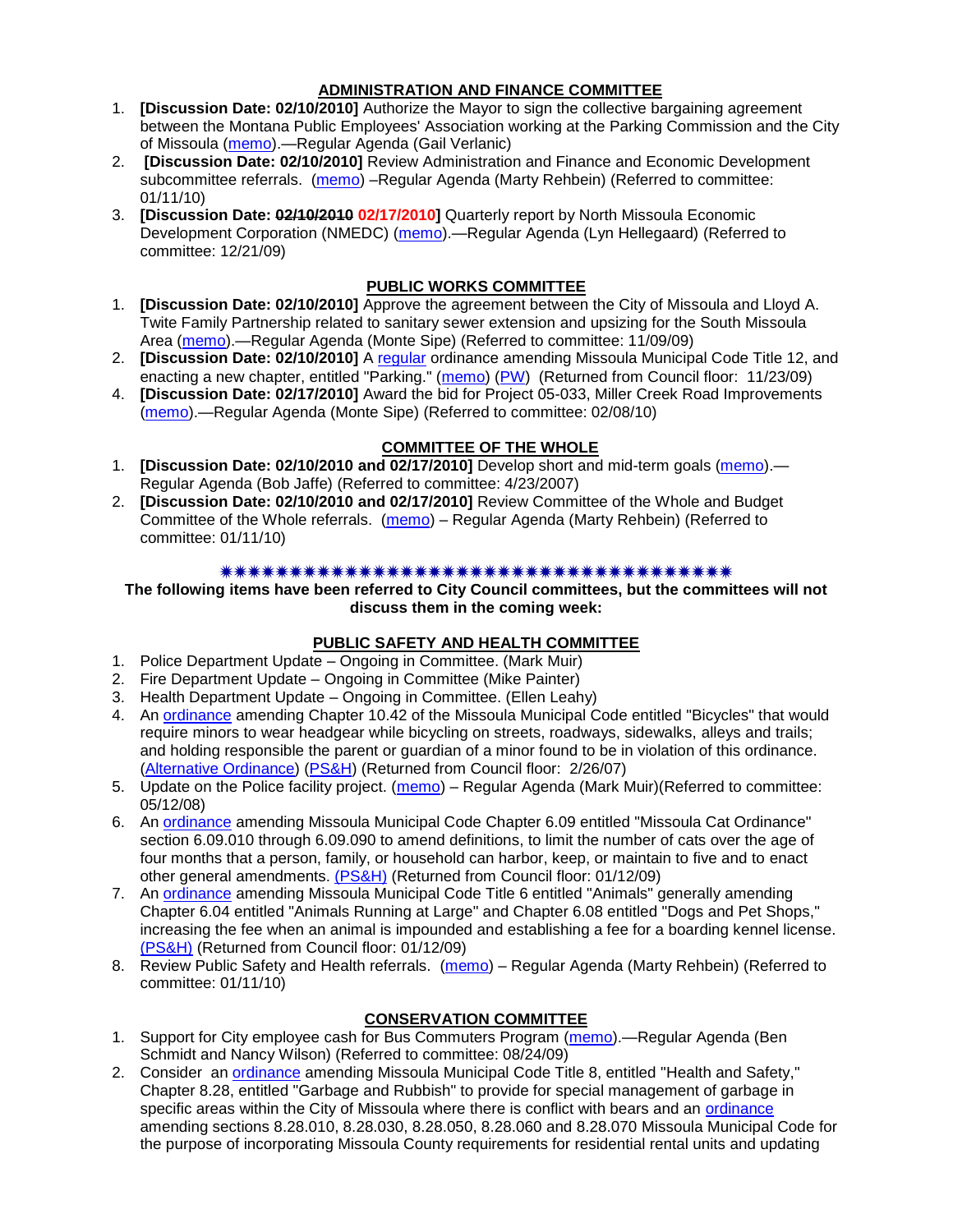terminology, enforcement authority, and waste container management [\(memo\)](http://www.ci.missoula.mt.us/DocumentView.aspx?DID=2228).—Regular Agenda (Pam Walzer and Urban Wildlife Subcommittee) (Referred to committee: 09/14/09)

- 3. Review Conservation and Urban Wildlife Subcommittee referrals. [\(memo\)](http://www.ci.missoula.mt.us/DocumentView.aspx?DID=2933) Regular Agenda (Marty Rehbein) (Referred to committee: 01/11/10)
- 4. Budget update on aquatics [\(memo\)](http://www.ci.missoula.mt.us/DocumentView.aspx?DID=2864).—Regular Agenda (Lyn Hellegaard) (Referred to committee: 12/21/09)

# **PLAT, ANNEXATION & ZONING COMMITTEE**

- 1. Annexation. (see separate list at City Clerk's Office for pending annexations) (Ongoing in Committee)
- 2. Update the Rattlesnake Valley Comprehensive Plan Amendment [\(memo\)](ftp://ftp.ci.missoula.mt.us/Packets/Council/2007/2007-04-02/Referrals/Rattlesnake_Plan_Update_referral.pdf).—Regular Agenda (Dave Strohmaier) (Referred to committee: 04/02/07)
- 3. Request to rezone the property legally described as Lot 3 of Scott Street Lots Subdivision, located in Section 16, T13N, R19W, P.M.M. form D (Industrial) to I-1 (Light Industrial), based on the finding of fact and conclusions of law. (PAZ [05/21/08\)](ftp://ftp.ci.missoula.mt.us/Packets/Council/2008/2008-06-02/080521paz.pdf) (Returned from Council floor: 6/2/08)
- 4. Discussion of OPG's [task list](ftp://ftp.ci.missoula.mt.us/Packets/Council/2008/2008-07-07/UITaskList.pdf) and workload [\(Urban Initiatives work plan\)](ftp://ftp.ci.missoula.mt.us/Packets/Council/2006/2006-06-12/Referrals/Urban_Init.htm).—Regular Agenda (Mike Barton) (Referred to committee: 06/12/06)
- 5. Review Plat, Annexation and Zoning referrals. [\(memo\)](http://www.ci.missoula.mt.us/DocumentView.aspx?DID=2933) Regular Agenda (Marty Rehbein) (Referred to committee: 01/11/10)
- 6. Review Title 20 sign ordinance to address prior commitments to business community [\(memo\)](http://www.ci.missoula.mt.us/DocumentView.aspx?DID=2870). Regular Agenda (Lyn Hellegaard) (Referred to committee: 12/21/09)
- 7. Ongoing discussion of City planning issues with members of the Planning Board.—Regular Agenda (Bob Jaffe) (Referred to committee: 3/20/06)

## **ADMINISTRATION AND FINANCE COMMITTEE**

- 1. Approve claims. (Ongoing) (Consent Agenda)
- 2. Approve journal vouchers. (Ongoing) (Consent Agenda)
- 3. Approve budget transfers. (Ongoing) (Consent Agenda)
- 4. An ordinance amending the municipal code as it relates to bike licensing. [\(A&F\)](ftp://ftp.ci.missoula.mt.us/Packets/Council/2008/2008-12-15/081210af.pdf) (Returned from council floor: 12/15/08)
- 5. Amend City Council Rule 21(a) to clarify quorum requirements [\(memo\)](ftp://ftp.ci.missoula.mt.us/Packets/Council/2008/2008-04-28/Referrals/CouncilRule21aReferral.pdf).—Regular Agenda (Jason Wiener) (Referred to committee: 04/28/08) (*Tabled in Committee on 02/11/09*)
- 6. Implications of establishing maintenance districts. [\(memo\)](ftp://ftp.ci.missoula.mt.us/Packets/Council/2009/2009-05-11/Referrals/MaintenanceDistricts.pdf) Regular Agenda (Bob Jaffe) (Referred to committee: 05/11/09)
- 7. Review the FY 2010-14 CIP projects in committee [\(memo\)](ftp://ftp.ci.missoula.mt.us/Packets/Council/2009/2009-03-23/Referrals/RefAFCIPBudgetReviewFY2010-2014CIP.pdf).—Regular Agenda (Brentt Ramharter) (Referred to committee: 03/23/09)
- 8. Consider the establishment of Parks and Street Maintenance Districts [\(memo\)](ftp://ftp.ci.missoula.mt.us/Packets/Council/2009/2009-05-04/Referrals/MaintenanceDistricts.pdf).—Regular Agenda (Bob Jaffe) (Referred to committee: 05/04/09)
- 9. Clarify position of council member who also serves on the board of a non-profit agency that has dealings with the city. [\(memo\)](http://www.ci.missoula.mt.us/DocumentView.aspx?DID=1840) – Regular Agenda (Ed Childers) (Referred to committee: 07/20/2009)
- 10. [Resolution](http://www.ci.missoula.mt.us/DocumentView.aspx?DID=2373) of the Missoula City Council establishing a tourism business improvement district consisting of non-contiguous lands within the City of Missoula for the purpose of aiding tourism, promotion and marketing within the district. [\(Exhibit A\)](http://www.ci.missoula.mt.us/DocumentView.aspx?DID=2090) [\(Exhibit B\)](http://www.ci.missoula.mt.us/DocumentView.aspx?DID=2374) [\(memo\)](http://www.ci.missoula.mt.us/DocumentView.aspx?DID=2097) [\(A&F\)](http://www.ci.missoula.mt.us/Archive.aspx?ADID=1172) (Returned from Council floor: 10/05/09)
- 11. Consider a [resolution](http://www.ci.missoula.mt.us/DocumentView.aspx?DID=2444) revising fees for services related to the review and processing of land use applications pursuant to city adopted regulations pertaining to zoning, subdivision and floodplain services [\(memo\)](http://www.ci.missoula.mt.us/DocumentView.aspx?DID=2387) [\(Revised resolution 10/21/09\)](http://www.ci.missoula.mt.us/DocumentView.aspx?DID=2399).—Regular Agenda (Denise Alexander) (Referred to committee: 10/09/09)
- 12. Review and determine whether City Council actions pertaining to the adoption of ordinances in general comply with state law MCA 2009 7-5-103 Ordinance requirements and city council rules for the conduct of meetings and business (Rule 24 Adoption of Ordinances) [\(memo\)](http://www.ci.missoula.mt.us/DocumentView.aspx?DID=2468).—Regular Agenda (Renee Mitchell) (Referred to committee: 10/26/09)

## **PUBLIC WORKS COMMITTEE**

- 1. Consider the sizes of grease interceptors for the restaurant industry [\(memo\)](ftp://ftp.ci.missoula.mt.us/Packets/Council/2008/2008-04-21/Referrals/Industrial_waste_restaurants.pdf).—Regular Agenda (Stacy Rye and Bob Jaffe) (Referred to committee: 04/21/08)
- 2. Consider restructuring the city's Sewer Loan Program along the lines of the recently approved change to the Sidewalk & Curb Loan Fund.—Regular Agenda (Ed Childers) (Referred to committee: 06/26/06)